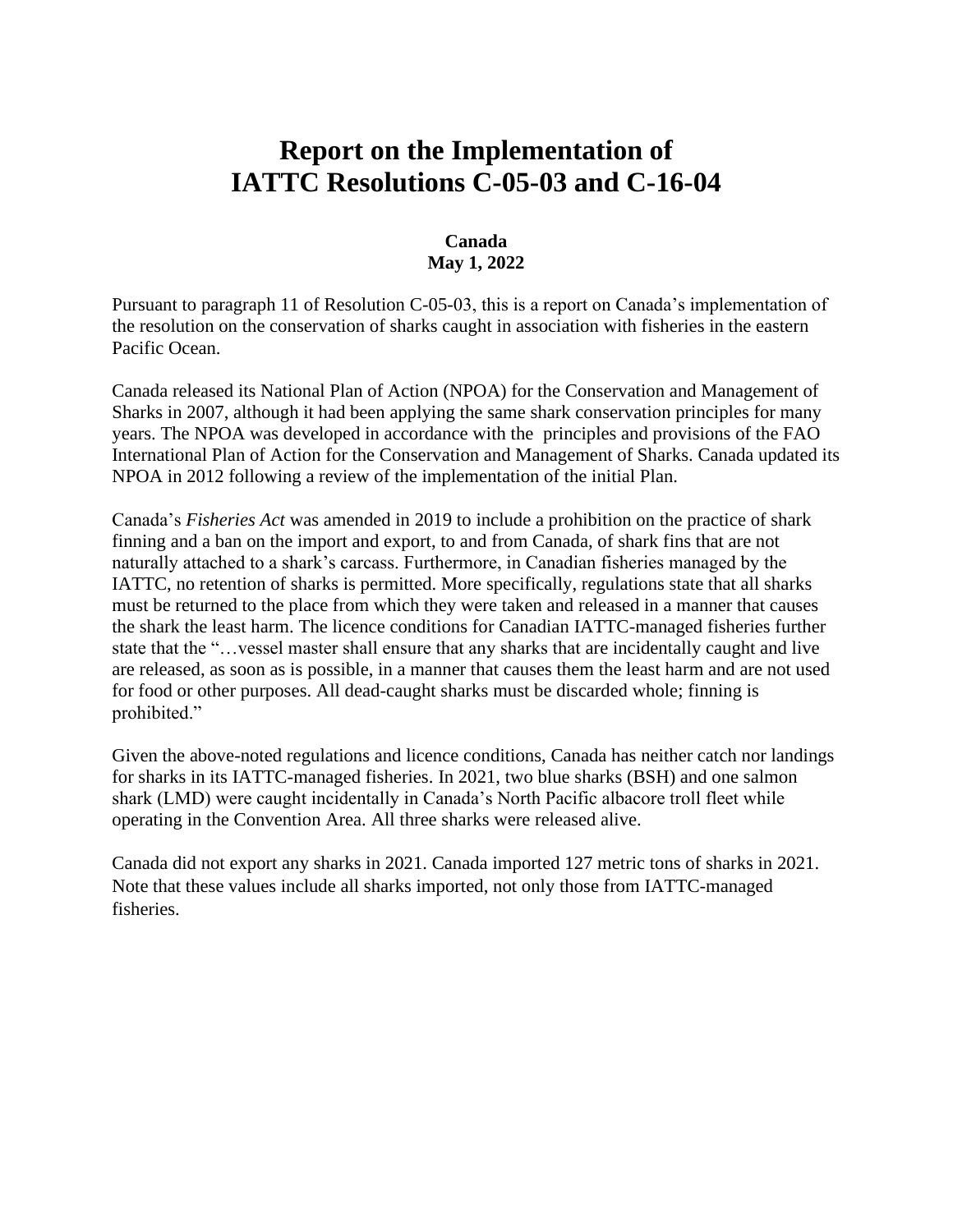# **Report on the Implementation of IATTC Resolutions C-05-03 and C-16-04**

### **Canada May 1, 2021**

Pursuant to paragraph 11 of Resolution C-05-03, this is a report on Canada's implementation of the resolution on the conservation of sharks caught in association with fisheries in the eastern Pacific Ocean.

Canada released its National Plan of Action (NPOA) for the Conservation and Management of Sharks in 2007, although it had been applying the same shark conservation principles for many years. The NPOA was developed in accordance with the principles and provisions of the FAO International Plan of Action for the Conservation and Management of Sharks. Canada updated its NPOA in 2012 following a review of the implementation of the initial Plan.

Canada's *Fisheries Act* was amended in 2019 to include a prohibition on the practice of shark finning and a ban on the import and export, to and from Canada, of shark fins that are not naturally attached to a shark's carcass. Furthermore, in Canadian fisheries managed by the IATTC, no retention of sharks is permitted. More specifically, regulations state that all sharks must be returned to the place from which they were taken and released in a manner that causes the shark the least harm. The licence conditions for Canadian IATTC-managed fisheries further state that the "…vessel master shall ensure that any sharks that are incidentally caught and live are released, as soon as is possible, in a manner that causes them the least harm and are not used for food or other purposes. All dead-caught sharks must be discarded whole; finning is prohibited."

Given the above-noted regulations and licence conditions, Canada has neither catch nor landings for sharks in its IATTC-managed fisheries.

Canada did not export any sharks in 2020. Canada imported 147 metric tons of sharks in 2020. Note that these values include all sharks imported, not only those from IATTC-managed fisheries.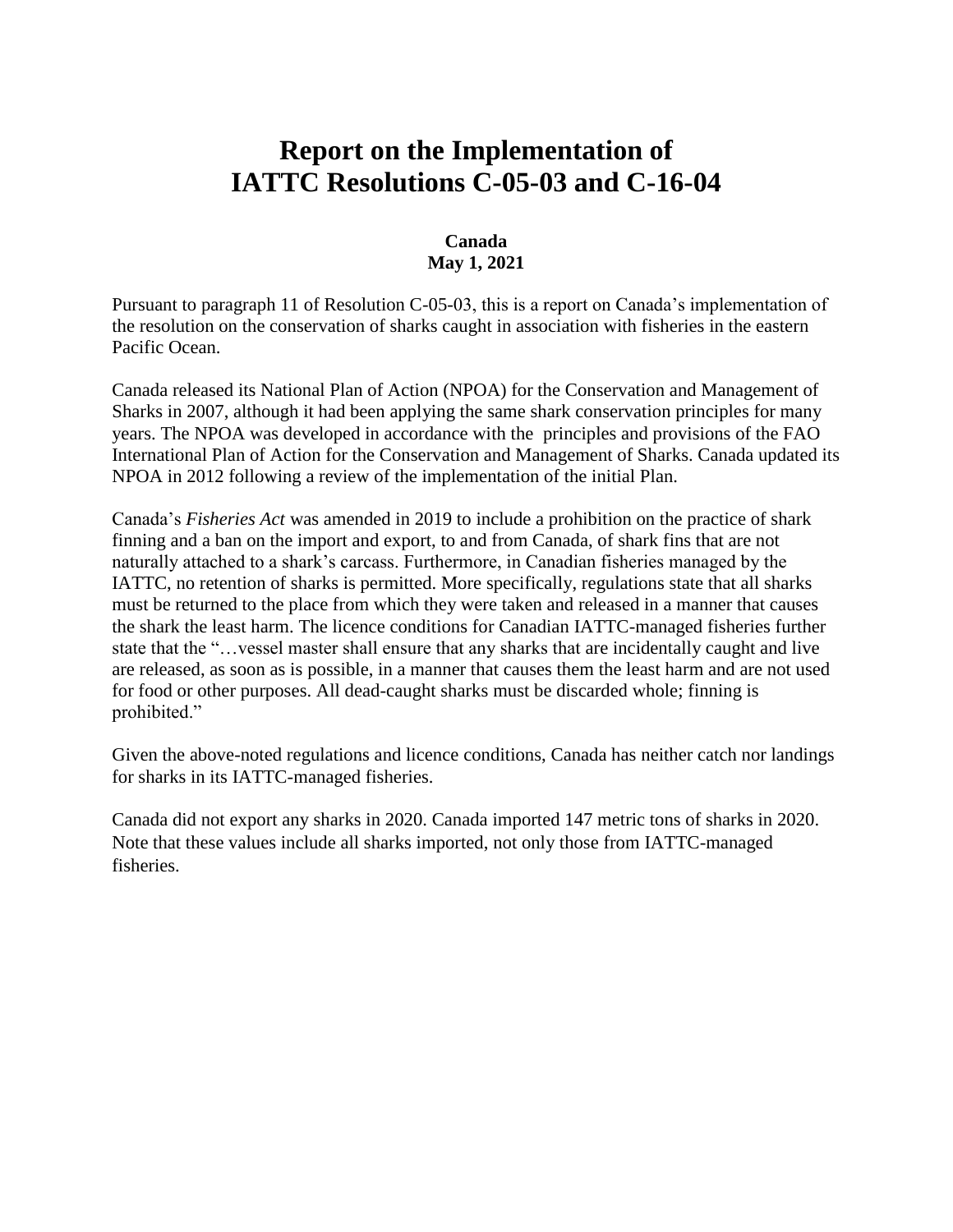# **Report on the Implementation of IATTC Resolution C-05-03 and C-16-04**

### **Canada June 15, 2020**

Pursuant to paragraph 11 of Resolution C-05-03, this is a report on Canada's implementation of the resolution on the conservation of sharks caught in association with fisheries in the eastern Pacific Ocean.

Canada released its National Plan of Action (NPOA) for the Conservation and Management of Sharks in 2007, although it had been applying the same shark conservation principles for many years. The NPOA was developed in accordance with the principles and provisions of the FAO International Plan of Action for the Conservation and Management of Sharks. Canada updated its NPOA in 2012 following a review of the implementation of the initial Plan.

Canada's *Fisheries Act* was amended in 2019 to include a prohibition on the practice of shark finning and a ban on the import and export, to and from Canada, of shark fins that are not naturally attached to a shark's carcass. Furthermore, in Canadian fisheries managed by the IATTC, no retention of sharks is permitted. More specifically, regulations state that all sharks must be returned to the place from which they were taken and released in a manner that causes the shark the least harm. The licence conditions for Canadian IATTC-managed fisheries further state that the "…vessel master shall ensure that any sharks that are incidentally caught and live are released, as soon as is possible, in a manner that causes them the least harm and are not used for food or other purposes. All dead-caught sharks must be discarded whole; finning is prohibited."

Given the above-noted regulations and licence conditions, Canada has no catch or landings of sharks, or effort for sharks, in its IATTC-managed fisheries.

Canada did not export any sharks in 2019. Canada imported 277 metric tons of sharks in 2019. Note that these values include all sharks imported, not only those from IATTC-managed fisheries.